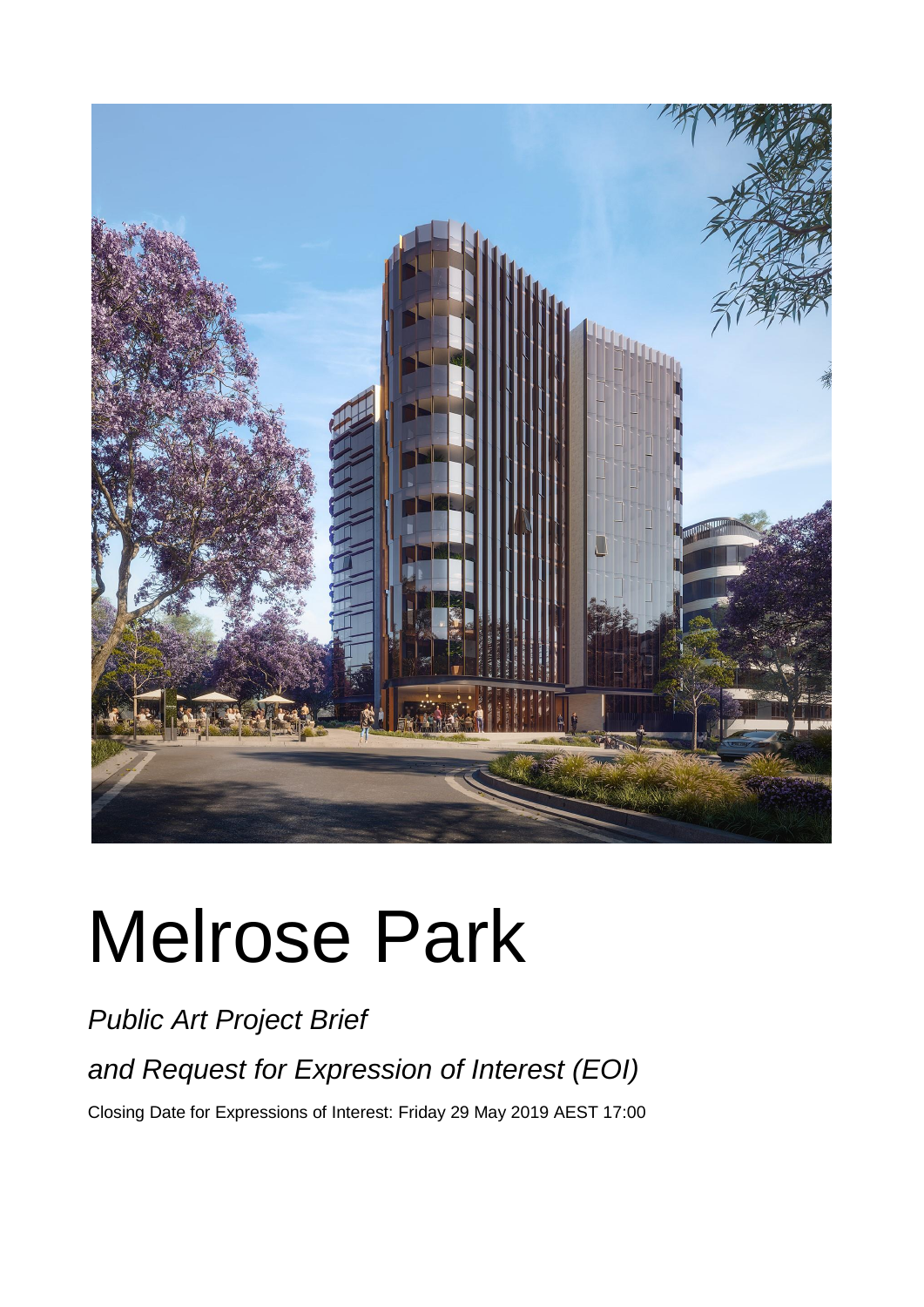## KEY INFORMATION

Peter Day Environmental Art+Design has been appointed by mProjects to manage the selection of an artist to create a high-quality work of public art that will enhance the Melrose Park development.

Stage one of the Expression of Interest (EOI) does not require a concept. Following the Public Art Review Panel's assessment of the EOI submissions, up to three (3) Artists will be shortlisted. The shortlisted Artists will each be engaged and paid an honorarium of \$2,500 to develop and present their concept design for the Site.

These three artists are welcome to develop and present more than one concept design if desired.

The preferred concept design for the Site will be selected and the Artist engaged to further develop the design and fabricate the work ready for site delivery by June 2020 or earlier.

Please note that mProjects reserves the right not to proceed with the project, it also reserves the right to delay the project and / or stage the implementation.

mProjects also reserves the right to accept all, one or none of the concepts.

Responses to this request for Expressions of Interest are to be submitted by no later than Friday 29 May 2019, AEST 1700 hours, and must be submitted according to this Public Art Brief and the EOI requirements.

#### BACKGROUND

Melrose Park is an inner middle west suburb of Sydney, approximately 17km north west of the Sydney CBD (Central Business District), and 6km east of the Parramatta CDB. Previously Melrose Park was in the local government area of the City of Ryde and is now part of the City of Parramatta. It is located on the northern side of the Parramatta River; surrounding suburbs include Ermington, West Ryde, Meadowbank and Denistone West.

Since the early 1950's, this land has been used for industrial purposes and as such currently there is little in the way of structure to support a community. However, development plans also account for infrastructure required for future community use.

In 2016, the City of Parramatta adopted a structure plan which identified Melrose Park as suitable for large-scale urban renewal. In keeping with the Smart City Masterplan for Parramatta, it is envisaged that the development will be a best practice example of a smart and sustainable development, including high speed internet, public Wi-Fi, renewable energy generation, water recycling and electric charge points for cars.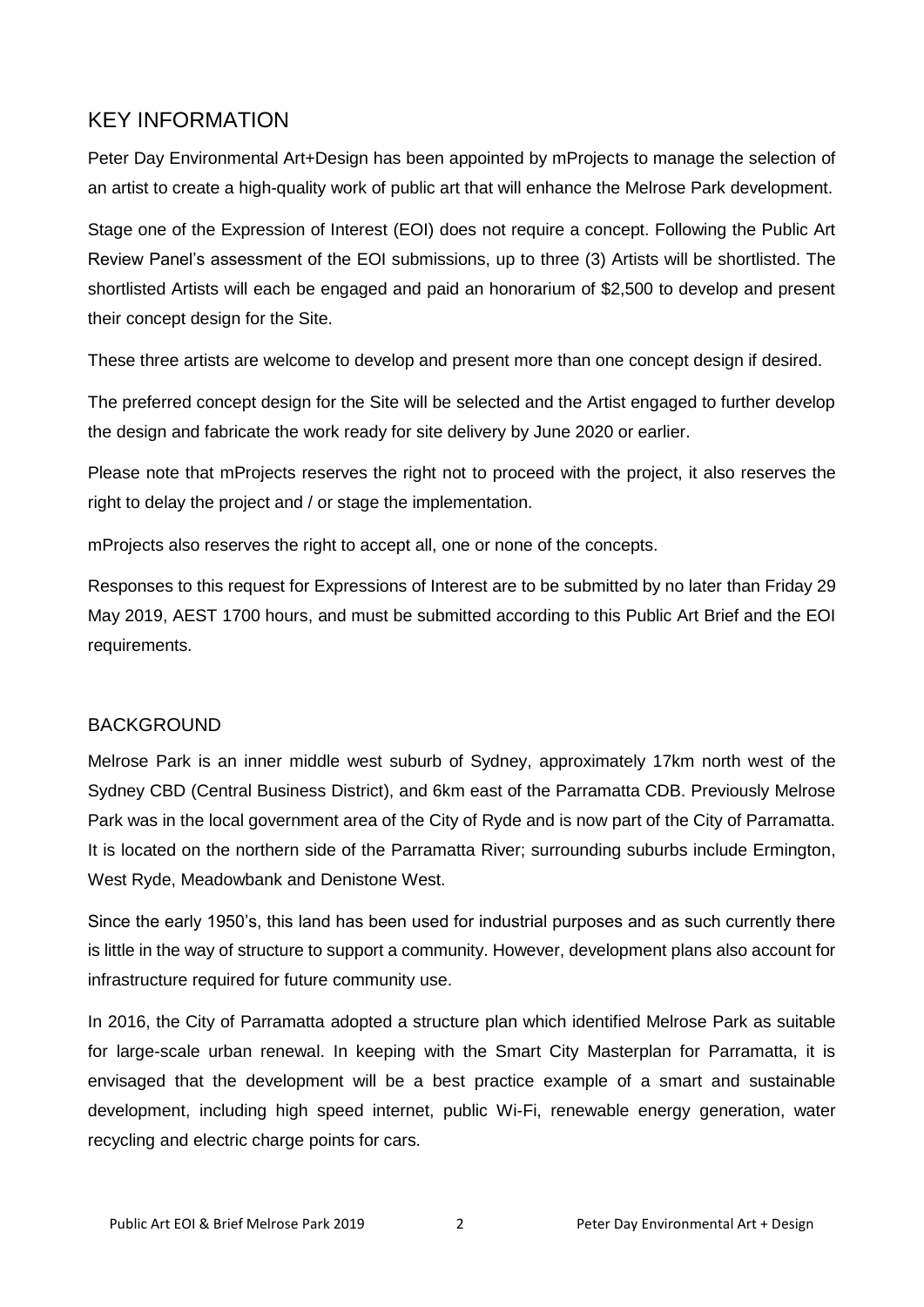#### **SITE**

The Melrose Park site consists of four parcels of land and is approximately 25 hectares in size, bounded by Hope Street in the south, Victoria Road in the north, Hughes Avenue in the west and Wharf Road in the east.

The planned multi-staged development proposal is for 4,900 dwellings and 145 affordable housing apartments. It will also include a town centre comprising of commercial (15,000 sqm), retail (15,000 sqm), community facilities and child care space. A number of pocket parks, a central park and a playing field to be shared with a proposed new School will make up over 4.5 hectares of open space.

The proposed public art work will be located in The Boulevarde, a pedestrian precinct that connects to a new north south road turns east west at its junction in The Boulevarde.

#### THEME

Melrose Park was named after aviator, Charles James Melrose and mProjects have requested that the artwork have an aviation theme. "Jimmy" Melrose, was born on the 13 September 1913, at Burnside, Adelaide. In May 1930, aged 16, Melrose took his first flight. Three years later, at the age of nineteen, he made his first solo flight, and gained his pilots licence and in August 1934, he set off in his new plane to break the round Australia record. Melrose flew the trip in five and a half days, breaking the former record by forty-five hours. Three days after his twenty first birthday, on the 16 of September 1934, Melrose left Parafield Airport, South Australia, to compete in the England – Australia Centenary Air Race. He flew the journey to England in eight days and nine hours and broke the record time for this distance.



Streets in Melrose Park have been named after famous aviators including:

J C McIntosh (1896 – 1921) and Ray Parer  $(1894 - 1967)$ , Captain Bill Lancaster (1898 -1933), Alan Cobham (1894 – 1973), Jean Batten (1909 – 1982), and Amy Johnson (1903 – 1941).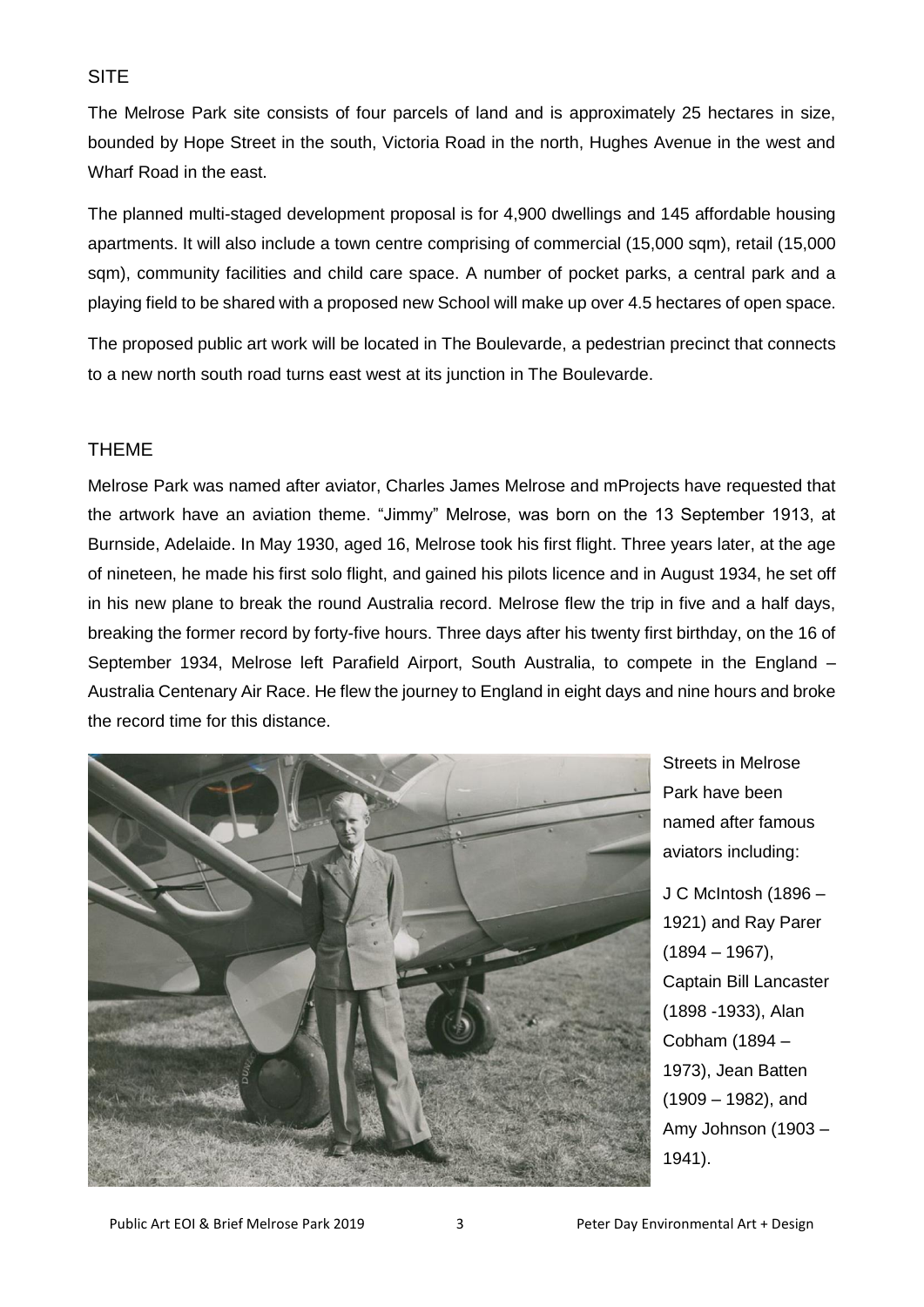## THE WORK

Artists are encouraged to exercise their artistic expression and freedom to create an individual sitespecific work.

It is anticipated that the artwork will be:

- Sensitive to the cultural significance of the area
- A reflection of the heritage of the area (see 'Background' and 'Theme' for more information)
- Of high quality and strong artistic integrity
- Engage with a broad audience and have the capacity to attract people's attention through it's dynamic and engaging presence.
- Visually appropriate and relevant to the site
- Complies with all relevant Australian Standards and building codes and avoid dangerous protrusions, trip hazards, and sharp edges;
- Robust, durable, non-slip and structurally appropriate for their application.
- Easily cleaned and require minimal ongoing maintenance.

## PROJECT BUDGET

The total commissioning budget for this project is \$50,000 exclusive of GST and honorarium for the concept.

Commissioning budget includes all requirements to design and fabricate the art proposals including but not limited to the following:

- Professional fees including artist's fees and engineering fees for the design development and documentation
- Technical support, project and construction management
- Prototyping, materials samples and testing
- All travel, transportation and disbursements for the project
- Public Liability and Professional Indemnity insurance
- Cost of all materials and fabrication
- Preparation and submission of an artwork maintenance manual
- 12 months defect rectifications from date of installation/commissioning
- Delivery to site
- Supervision of installation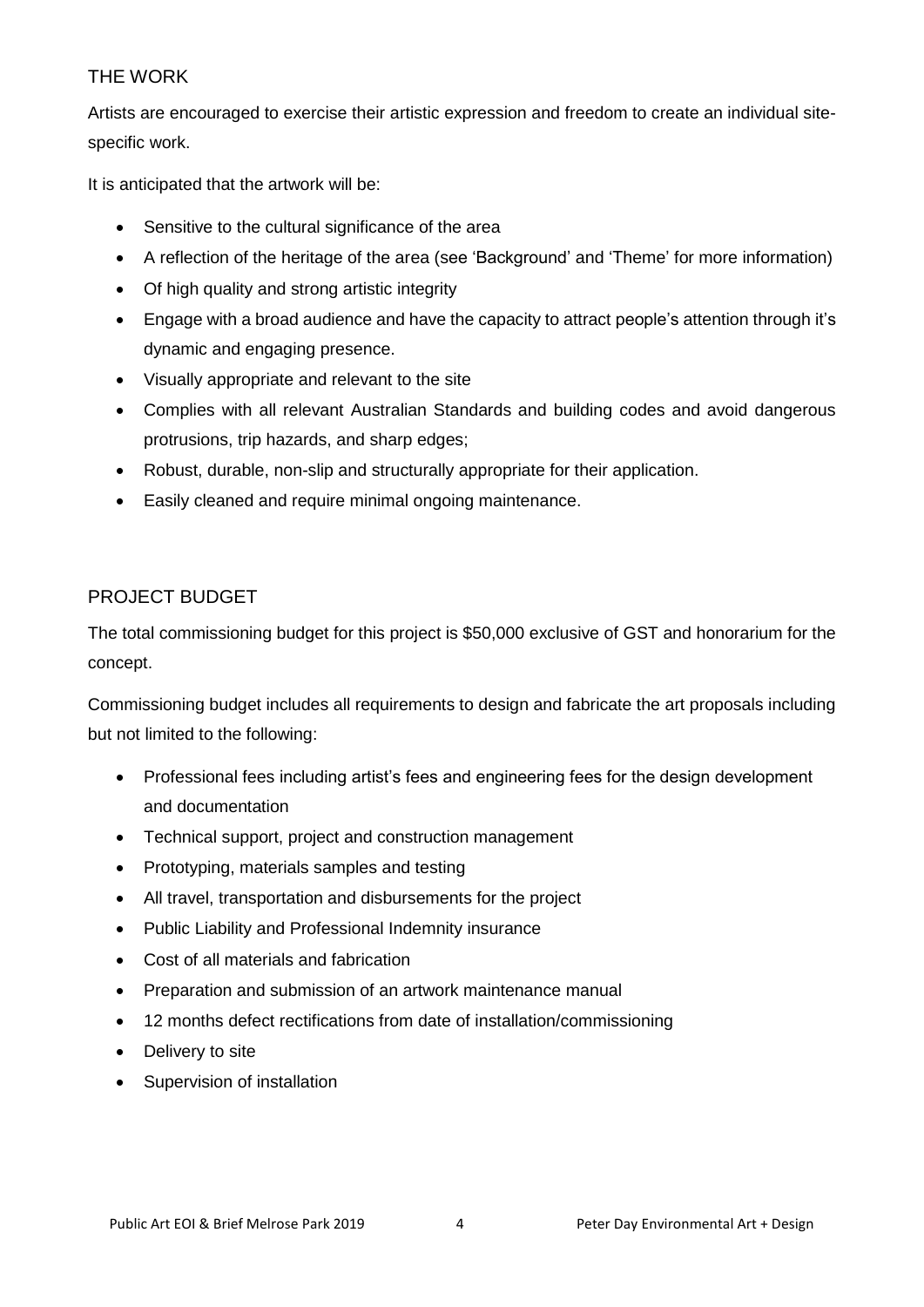## APPLICATION AND SELECTION INFORMATION

## STAGE 1 – REQUEST FOR EXPRESSION OF INTEREST (EOI)

Each artist or team will submit via email or file transfer, an EOI, that is essentially a presentation of the artist's credentials and ability to undertake the work.

Closing date: Wednesday 29 May 2019, AEST 1700 hours.

Submit PDF via email to eoi@environmentalartanddesign.com.au or file transfer via Dropbox.

#### Please note:

- the maximum file size accepted for this email address is ten (10) megabytes. If your single electronic file is larger than ten megabytes, please split the file and submit it over multiple emails, labelling all emails clearly, or submit via Dropbox;
- on receipt of the Artist's submission a return acknowledgement of receipt email will be sent to the Artist. If you do not receive an acknowledgment email, please contact EAD to ensure your submission has been received.

#### Submission requirements:

- Three hundred-word (300) word response to the brief detailing your interest in this project.
- Five hundred-word (500) description of your practice, experience, achievements and career highlights as a professional practitioner in your art form/practice.
- One (1) page CV
- Two (2) references or referee contact details
- Six (6) images of relevant examples of recent work
- ABN and appropriate insurance details

The EOI will be open for four weeks, and at this stage artists will not be required to submit a design or concept. Selection to the shortlist (Stage 2) will be based on the assessment of the above. Three artists will be shortlisted to progress to Stage 2.

#### ASSESSMENT STAGE 1

Applications will be reviewed by the Review Panel and assessed against the criteria mentioned below, which includes artistic and cultural merit, engagement and participation and viability.

The Selection Panel will provide a recommendation to mProjects for a shortlist of artists to be progressed to the competitive Concept Proposal stage**.**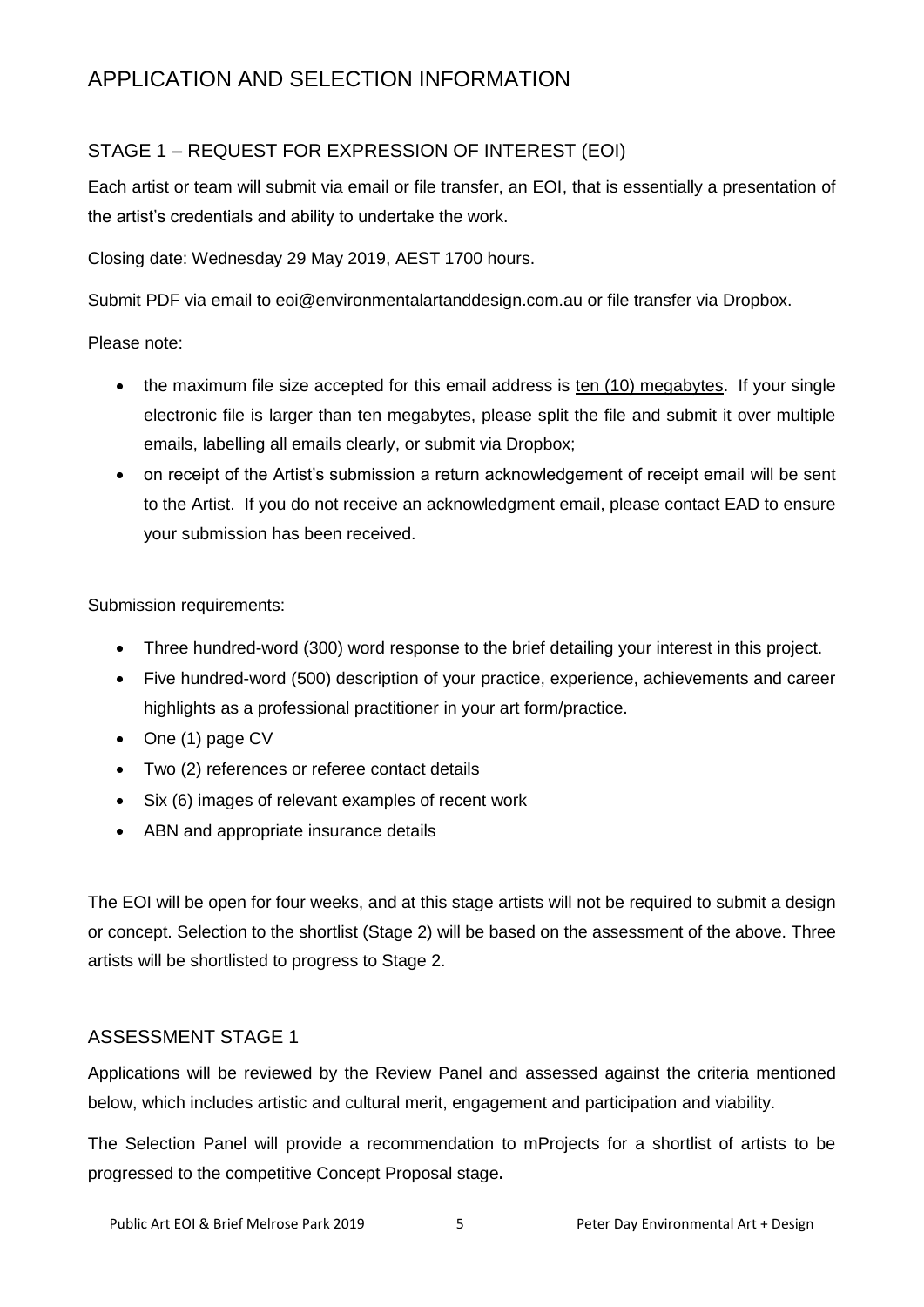When selecting the shortlist of Artists to develop the concept designs, the Public Art Review Panel will select those Artists who in their EOI submission most clearly demonstrate the following criteria:

- Artistic merit of previous work as evidenced in the material provided
- Relevance to Melrose Park
- Experience of the scale suitable for a medium sized infrastructure project or art installation including public art experience in; the public realm, and/or major developments.
- Ability to develop permanent, durable and robust artworks
- Ability to deliver artwork as part of a large development, to budget and schedule.

*The criteria all have equal weighting.*

People with disability, Indigenous and CALD artists are encouraged to apply.

## STAGE 2 - CONCEPT DESIGN PROPOSAL

Three (3) shortlisted artists will be invited to develop a concept for the site.

Closing date: 7 August 2019 AEST 1700 hours.

Shortlisted artists will be paid an honorarium of \$2,500 for Stage 2 to assist in the development and presentation of their concept.

Artists will be required to present their concept to the Public Art Review Panel in the first week of August.

Submission requirements:

- Concept drawings and / or a model of the proposed work as required to convey the concept, scaled and presented in a professional and artistic manner
- An indicative site plan showing the proposed location for the art work
- Indication of materials and fabrication methods
- Design development, fabrication timeline
- Sub contracted artist/s and key personnel/contractors (if applicable) websites URL
- Attendance at project briefing (if feasible)
- A proposed indicative budget outlining the design development stage, fabrication and installation stage, materials, project management and other associated expenditure.
- An indication of any known ongoing maintenance requirements associated with the proposal. A comprehensive maintenance schedule will be required from the artist commissioned to fabricate the project.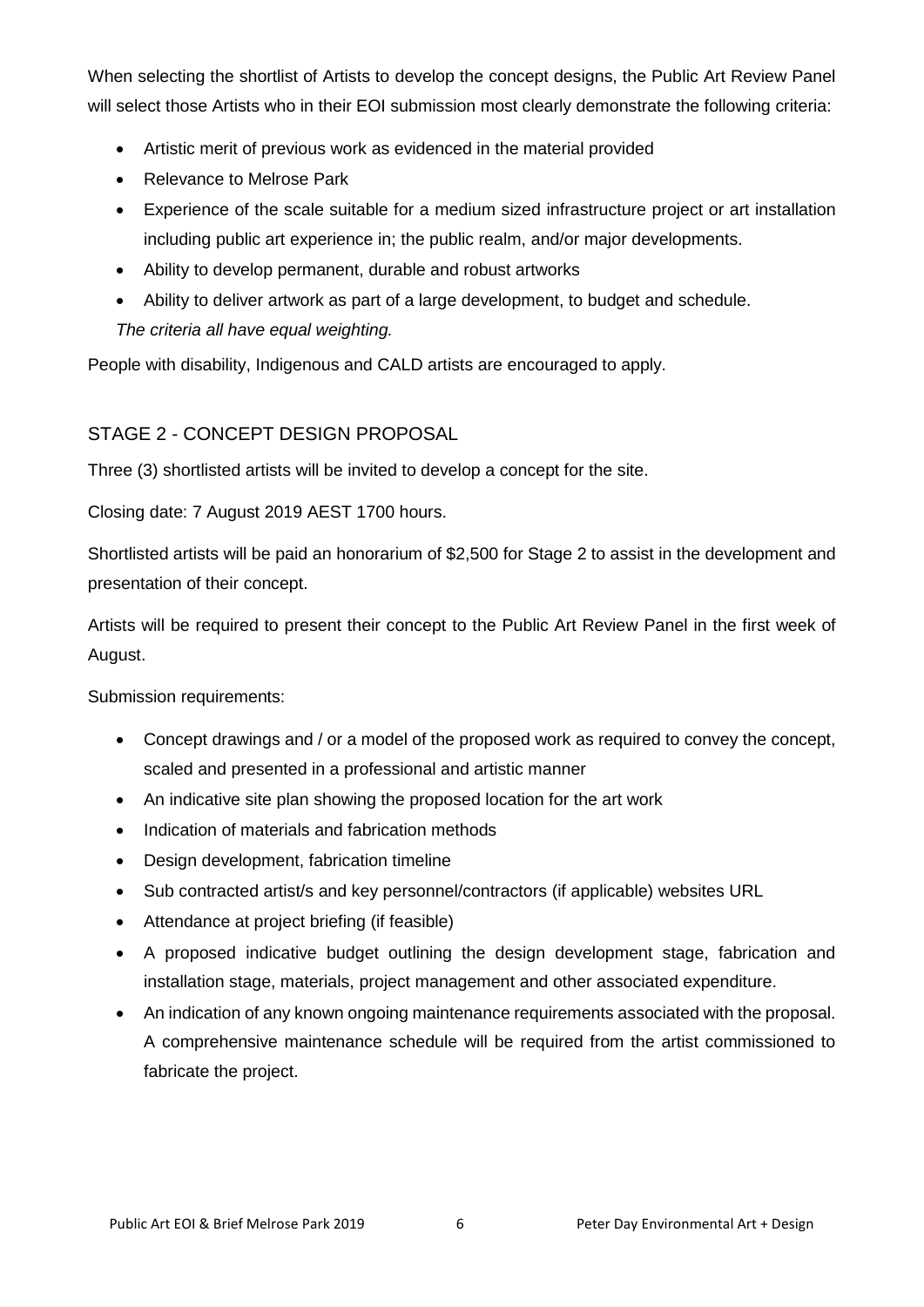#### ASSESSMENT STAGE 2

When assessing the concept proposals the Public Art Review Panel will consider the aesthetic, conceptual and technical expertise demonstrated and select the Artist who in their submission most clearly demonstrates the following criteria:

- Artistic excellence, relevance and uniqueness of the concept design for the proposed work, including the aesthetic and conceptual response to the Site and the brief
- Demonstrated ability of the project to meet the various requirements of the briefing paper, including its appropriateness in terms of scale and material
- Ability of the artwork to communicate its concept and underpinnings
- Ability to meet the proposed budget and timeline
- Demonstrated consideration of public safety and risk management issues
- Durability and longevity of the concept design for the proposed artwork, in materials (including consideration of maintenance issues)

## PUBLIC ART REVIEW PANEL

A Public Art Review Panel, comprising of experts in their field will be established for this project to oversee the artist selection process.

Members will include:

- a commercial gallery Director or arts academic.
- a public gallery, council arts/cultural officer or similar.
- Peter Day (EAD) an experienced public artist and consultant.

The client may elect to also take a seat on this panel.

## STAGE 3 – DESIGN DEVELOPMENT AND COMMISSIONING OF ARTWORK

Once selected the Artist will be engaged by mProjects with a contract to develop and produce/fabricate their concept design.